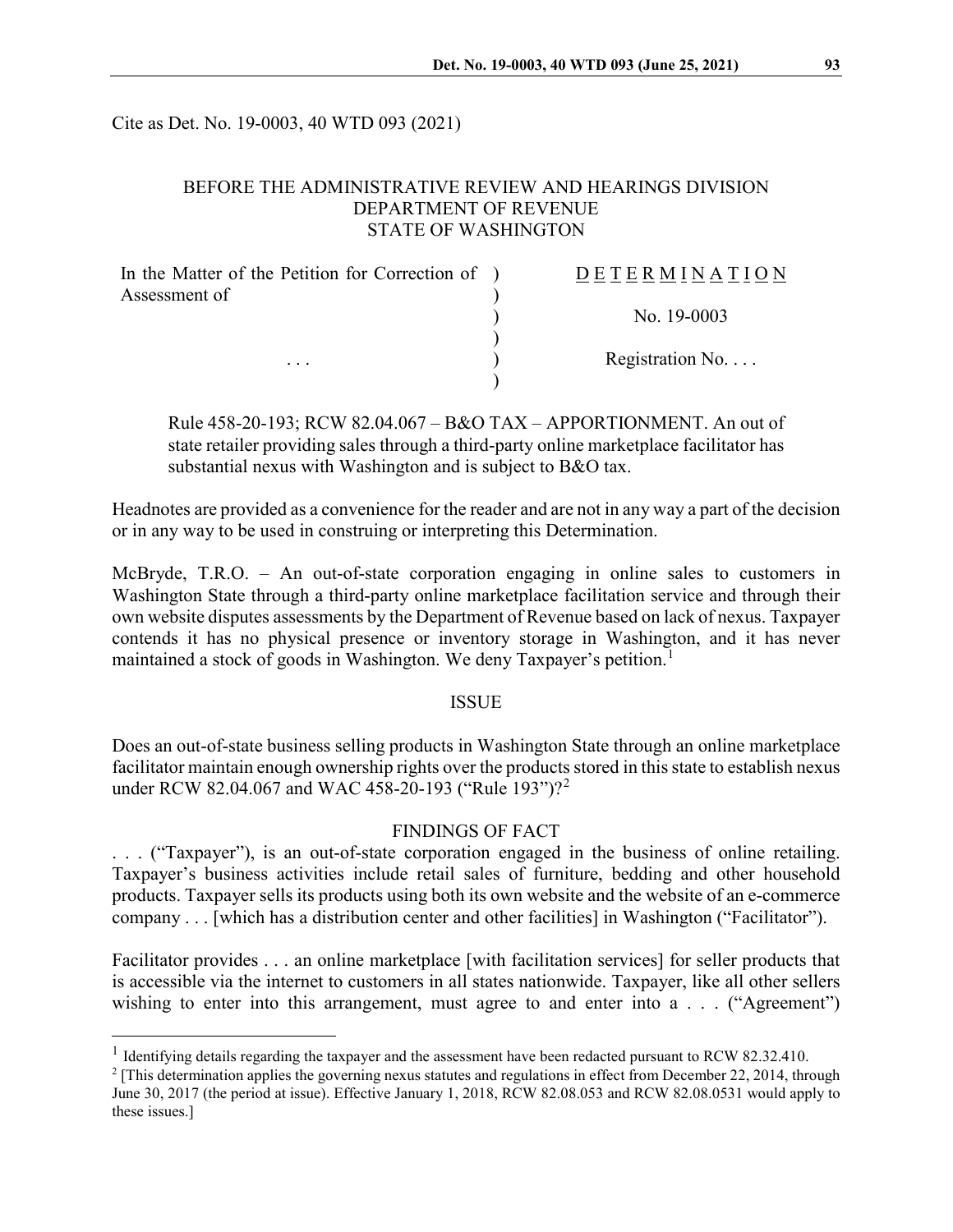with . . . Facilitator, which allows Taxpayer to make sales through Facilitator's [facilitation services]. Sales of Taxpayer's goods made through Facilitator's website are filled from goods stored in Facilitator's distribution centers ("Distribution Centers"). Facilitator receives a . . . fee from Taxpayer on each transaction completed and sold through its website.<sup>[3](#page-1-0)</sup> Taxpayer is responsible for collecting and reporting any taxes due.<sup>[4](#page-1-1)</sup> When Facilitator sells Taxpayer's products (labelled as "Your Product" in the Agreement) through Facilitator's Distribution Centers, the listing states "sold by [Taxpayer] and fulfilled by [Facilitator]."[5](#page-1-2)

Under the Solutions Agreement, Taxpayer is required to deliver its inventory to a Distribution Center determined by Facilitator to fulfill orders. Facilitator charges Taxpayer storage fees and Facilitator will keep electronic records that track inventory by units stored in particular Distribution Centers.<sup>[6](#page-1-3)</sup> Facilitator provides Taxpayer with an electronic "Inventory Event Detail" schedule, which shows Taxpayer the location of the Distribution Center where a particular good is located. Once Facilitator receives Taxpayer's goods, it is free to move the goods to other Distribution Centers.[7](#page-1-4) The Agreement, in relevant parts, provides the following:

7. Disclaimer & General Release.

. . .

b. Because [Facilitator] is not involved in transactions between customers and sellers or other participant dealings, if a dispute arises between one or more participants, each participant releases [Facilitator] (and its agents and employees) from claims, demands, and damages . . . in any way connected with such disputes.

. . .

18. Miscellaneous

. . .

Because [Facilitator] is not your [Taxpayer's] agent . . . or the customer's agent for any purpose, [Facilitator] will not act as either party's agent in connection with resolving any disputes between participants related to or arising out of any transaction.

. . .

<span id="page-1-0"></span> <sup>3</sup> *See* Agreement, S-5 Compensation.

<span id="page-1-2"></span><span id="page-1-1"></span><sup>4</sup> *See* Agreement, 10. Tax Matters. [Under current law, a marketplace facilitator is required to collect and remit sales tax for marketplace sellers with physical presence (such as Taxpayer). RCW 82.08.053; RCW 82.08.0531.] <sup>5</sup> *See* petition response dated February 14, 2018, from the Department's Compliance Division. The Agreement defines "Your Product" as "any product or service (including Optional Coverage Plans) that you [Taxpayer]: (a) have offered through the Selling on [Facilitator] Service; (b) have made available for advertising through the [Facilitator] Clicks Service; or have fulfilled or otherwise processed through the Fulfilment by [Facilitator] Service." Agreement, p. 8.

<span id="page-1-3"></span><sup>6</sup> *See* Agreement, F-4 Storage.

<span id="page-1-4"></span><sup>7</sup> *See* Agreement, F-4 Storage.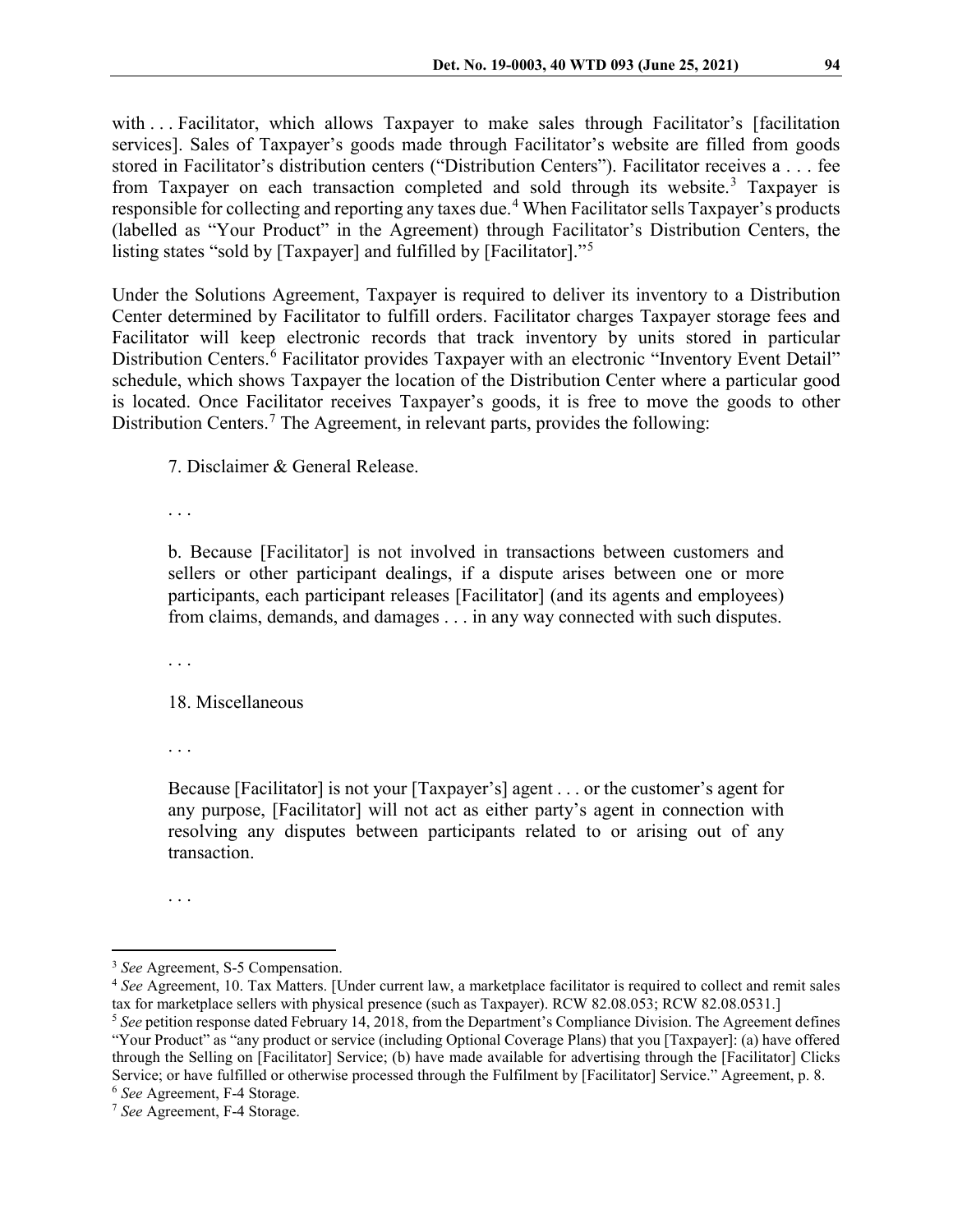Fulfillment by [Facilitator] Service Terms

Fulfillment by [Facilitator] provides fulfillment and associated service for Your Products.

. . .

F-5 Fulfillment

As part of our [Facilitator's] fulfillment services, we [Facilitator] will ship Units from our [Facilitator's] inventory of Your Products to the shipping addresses in the Elected Country included in valid customer orders, or submitted by you [Taxpayer] of a Fulfillment Request.

. . .

F-7.1 You [Taxpayer] may, at any time, request that [Units be] returned to you [Taxpayer] or that we [Facilitator] dispose of Units.

. . .

F-14 Tax Matters

You [Taxpayer] understand and acknowledge that storing Units at [Distribution] Centers may create tax nexus for you [Taxpayer] in any country, state, province, or other localities in which your [Taxpayer's] Units are stored, and you [Taxpayer] will be solely responsible for any taxes owned as result of such storage.

After observing Taxpayer selling products using Facilitator's online marketplace, the Compliance Division (Compliance) of the Department of Revenue (Department), began an investigation of Taxpayer's business activities to determine Taxpayer's potential tax obligations in Washington.

Compliance mailed Taxpayer a letter of inquiry along with a Washington Business Activities Questionnaire, which Taxpayer completed and returned. On June 22, 2017, Compliance reviewed the completed Questionnaire, which indicated that products [were sold] through an online marketplace and on Taxpayer's own website and were shipped by common carrier. . . . The Questionnaire also indicated that Taxpayer maintained a stock of goods in Washington-based warehouses owned by the Facilitator.

On June 22, 2017, Compliance received inventory event detail reports (inventory reports) for the years 2012 through 2017. The inventory reports showed that Taxpayer's products began to be stored in Washington State on December 22, 2014, at the Facilitator's Distribution Centers. On June 27, 2017, Compliance mailed a commencement of audit letter to Taxpayer. As a part of the audit, Compliance received a completed Business License Application and Taxpayer was registered and issued an account number (UBI).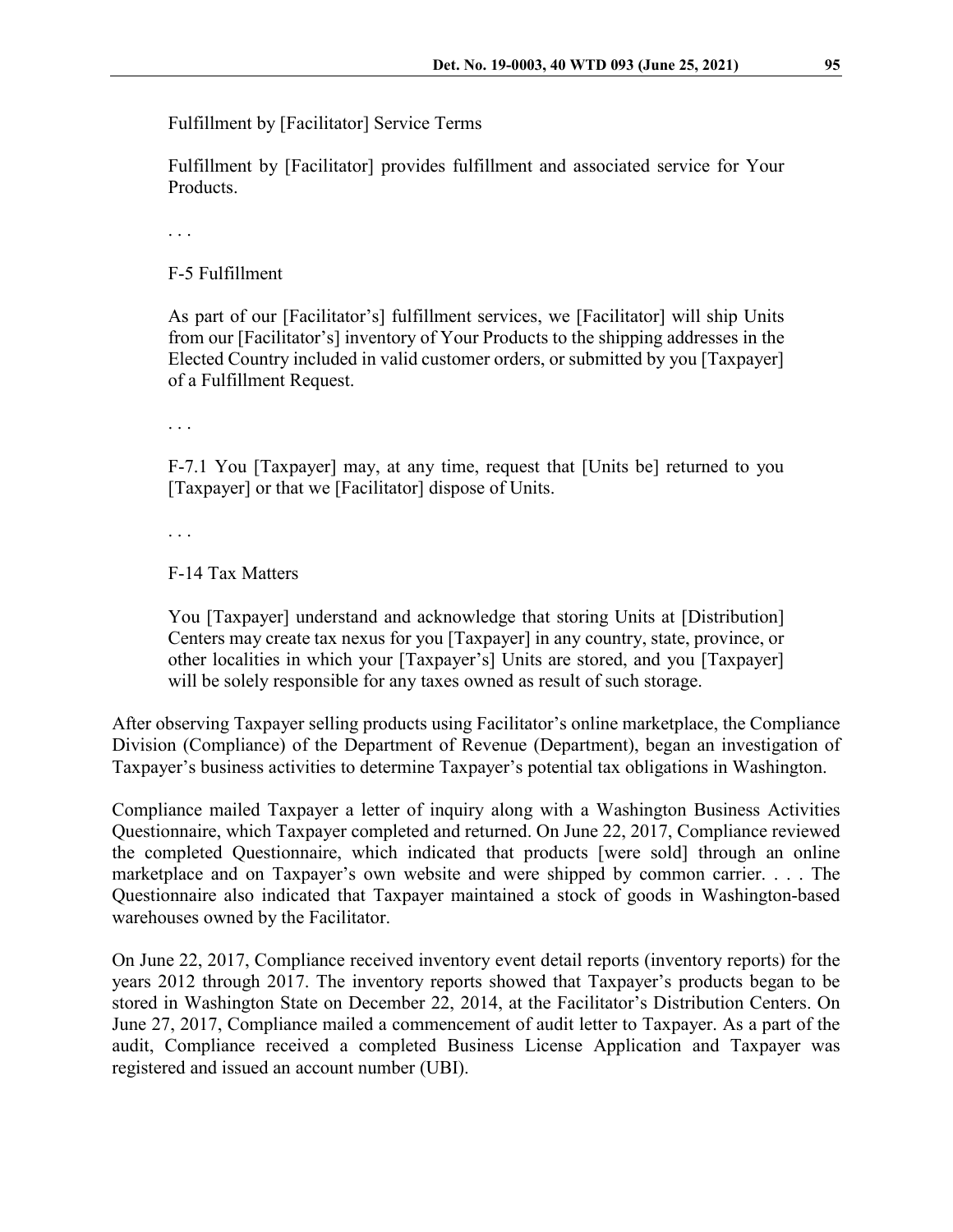On July 31, 2017, Compliance received sales data from the Taxpayer. Compliance reviewed the Taxpayer's sales data, inventory reports, along with the Agreement, and determined that Taxpayer established substantial nexus with Washington State. On December 8, 2017, Compliance issued a tax assessment for the tax period of December 22, 2014, through June 30, 2017. The assessment is comprised of retail sales tax of  $\$\ldots$ , retailing business and occupation tax of  $\$\ldots$ , late payment penalties of \$ . . . , interest of \$ . . . , substantially underpaid penalties of \$ . . . , and unregistered business penalties of \$ . . . . The issued assessment is for \$ . . . and includes a small business credit of  $\$\ldots$ .

Taxpayer timely filed for review, seeking cancellation of the assessment. Taxpayer contends in its petition that:

[Taxpayer] does not have a physical presence in the state. [Taxpayer] is based in Indiana with all employees and inventory residing in [out-of-state]. Inventory is sent to [Facilitator] for fulfillment through their network of facilities, but [Taxpayer] does not send inventory directly to Washington State. [Facilitator], at its sole discretion, sends inventory to Washington State. Additionally, the inventory sent to [Facilitator] does not meet the standard of ownership as [Facilitator] bears risk of loss for the property in its possession. As such, [Facilitator] should be responsible for collecting sales tax in the State, not [Taxpayer].

Taxpayer did not provide any documentation to support its assertions.

## ANALYSIS

Washington imposes a B&O tax on "every person that has a substantial nexus with this state . . . for the act or privilege of engaging in business activities" in this state. RCW 82.04.220. The tax is measured by applying particular rates against the value of the products, gross proceeds of sale, or gross income of the business, as the case may be. RCW 82.04.220. RCW 82.04.250 imposes the retailing B&O tax on entities making sales at retail. In addition, persons making sales at retail must collect and remit retail sales tax. RCW 82.08.020; RCW 82.08.050.

## **Substantial Nexus**

RCW 82.04.067 establishes the statutory "substantial nexus" thresholds that apply to persons engaging in business. For persons engaged in the business of making retail sales of tangible personal property, substantial nexus exists if the person has a physical presence in this state, which need only be demonstrably more than a slightest presence. RCW [8](#page-3-0)2.04.067(6).<sup>8</sup> A person is physically present in this state if the person has property or employees in this state. *Id.*

<sup>. . .</sup>

<span id="page-3-0"></span><sup>&</sup>lt;sup>8</sup> As of July 1, 2017, a business engaging in retailing activity has nexus with Washington State if it has a physical presence in this state or if it exceeds the economic nexus thresholds under RCW 82.04.067. *See* WAC 458-20-19401.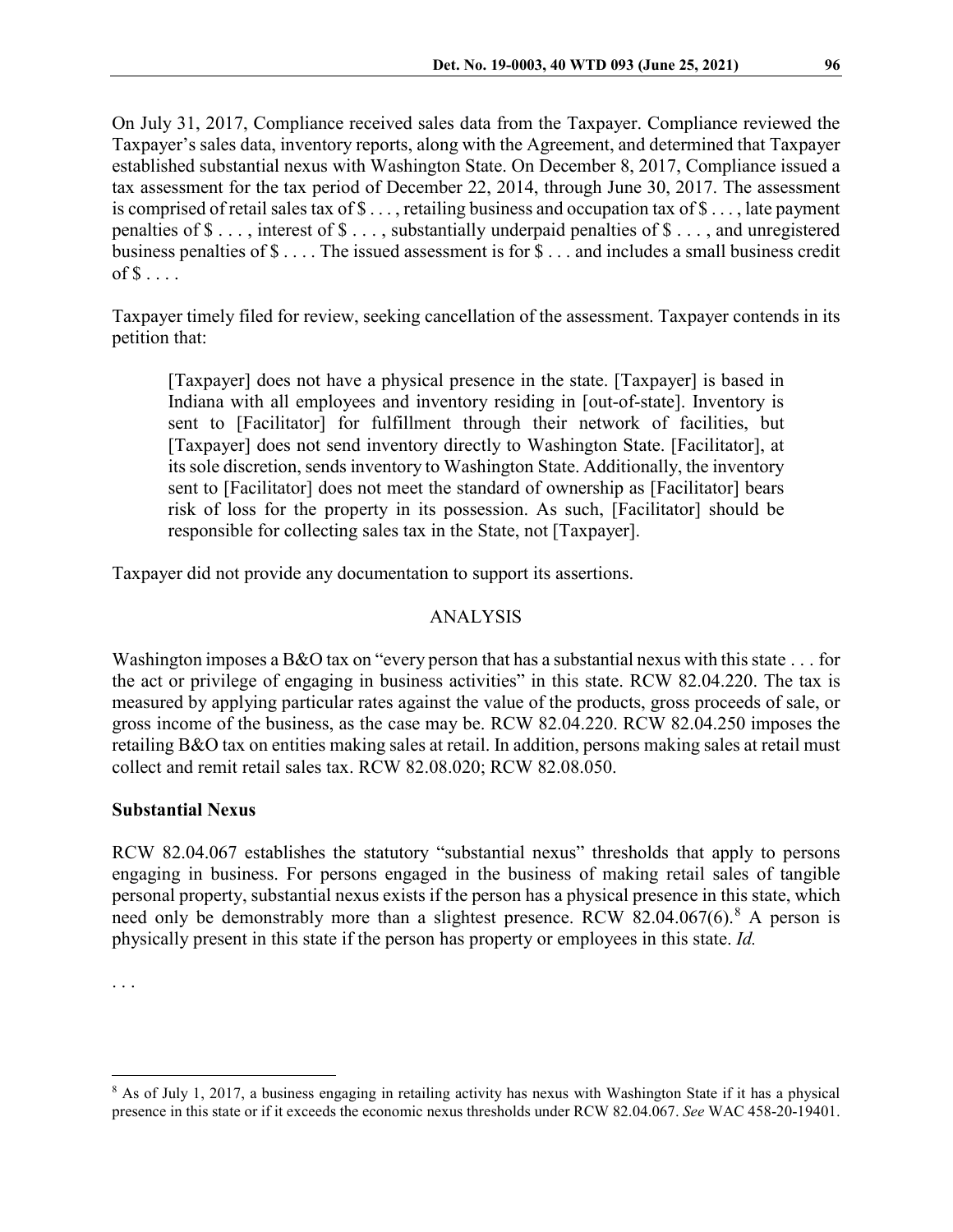Rule 193 sets forth administrative guidance regarding the application of the B&O tax and retail sales tax to interstate sales. The Rule explains that in order for Washington to impose these taxes, a seller must have nexus with Washington and the sale must occur in Washington. Rule 193(2).

Rule 193(102) discusses nexus, in pertinent part, as follows:

(102) **Nexus**. . . . a person who sells tangible personal property is deemed to have nexus with Washington if the person has a physical presence in this state, which need only be demonstrably more than the slightest presence. RCW 82.04.067(6).

(a) **Physical presence.** A person is physically present in this state if:

(i) The person has property in this state;

. . .

(b) **Property.** A person has property in this state if the person owns, leases, or otherwise has a legal or beneficial interest in real or personal property in Washington.

Although we are dealing primarily with the statutory "substantial nexus" thresholds set out in RCW 82.04.067, those thresholds flow from and are consistent with limits on a state's jurisdiction to tax found in the Due Process and Commerce Clause provisions of the United States Constitution. The limitations imposed by the two clauses are discussed in depth in *Complete Auto Transit, Inc. v. Brady*, 430 U.S. 274 (1977), *Quill Corp. v. North Dakota*, 504 U.S. 298 (1992), and other court opinions, as well as in numerous Department determinations. *See*, e.g., Det. No. 01-074, 20 WTD 531 (2001); Det. No. 96-144, 16 WTD 201 (1996). . . .

The nexus limitation imposed by the Due Process Clause is satisfied if "a foreign corporation purposefully avails itself of the benefits of an economic market in the forum state." *Quill Corp.*, 504 at 307.<sup>[9](#page-4-0)</sup>

The determination of whether in-state activities create nexus looks to the entire collection of a taxpayer's different activities, the totality of which creates substantial nexus. *GMC v. City of Seattle*, 107 Wn. App. 42, 25 P.3d 1022 (2001); *see also General Motors Corp. v Washington*, 377 U.S. 436 (1964), *overruled on other grounds*, *Tyler Pipe*, 483 U.S. at 250 (1987) (holding that it is the bundle of corporate activity that determines whether a taxpayer has nexus with a state); WAC 458-20-193. Thus, establishing taxing nexus requires consideration of the entire bundle of a taxpayer's in-state activities.

<span id="page-4-0"></span><sup>&</sup>lt;sup>9</sup> In questioning the state's assertion of nexus in this case, Taxpayer's arguments do not specifically address potential differences between the nexus limitations pertaining to the Due Process Clause as opposed to the Commerce Clause. [Because Taxpayer does not address whether there are differences between the two nexus limitations under the Due Process Clause and the Commerce Clause, we assume without deciding there are no differences in the analysis for the purposes of this administrative review.]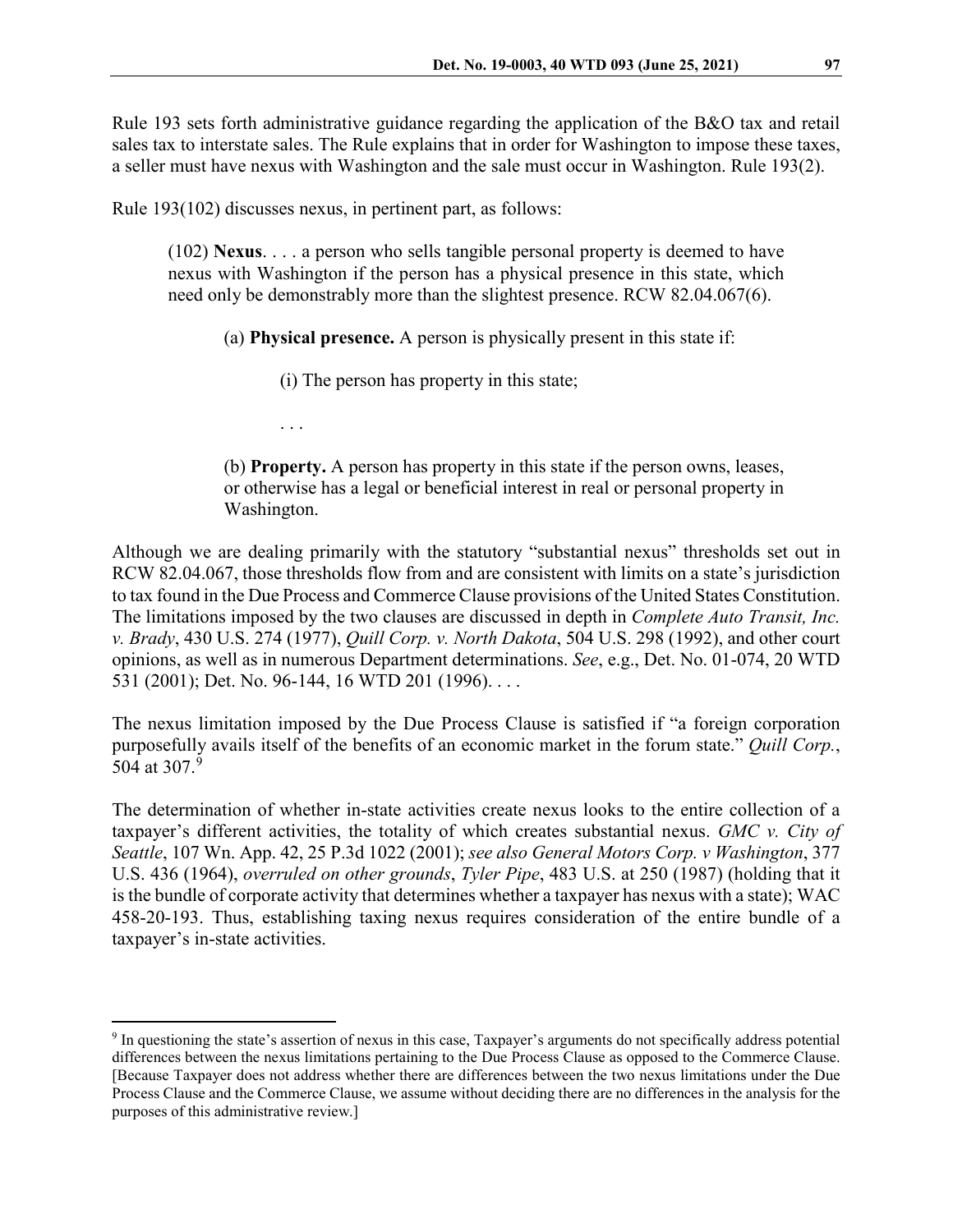Here, Taxpayer concedes that sales of tangible personal property to Washington customers occurred in this state and that the sales in question here were the result of its products being displayed on Facilitator's website to customers in Washington. [However], Taxpayer asserts that it did not maintain any inventory nor have any employees within Washington and therefore did not establish nexus with the state of Washington. Taxpayer also asserts that Taxpayer did not directly send inventory to Washington, but rather that it was sent to the Facilitator for fulfillment and through their network of facilities, Facilitator sent Taxpayer's inventory into Washington. Lastly, Taxpayer argues that it did not meet the standard of ownership of the property held in Washington and, therefore, did not have nexus with Washington.

# *Seller Inventory in Washington*

Essentially, Taxpayer argues that the goods it entrusts to Facilitator outside of Washington should not be a basis for establishing nexus because Taxpayer did not ship the goods into Washington, Facilitator has complete control over the goods once it receives them, and Facilitator processes all sales activity. We disagree.

First, as Rule 193 makes clear, maintaining a stock of goods within the state is sufficient to establish a physical presence. Rule 193(102)(a)(i).

Second, even if Facilitator did have complete physical control over the goods once it received them at its out-of-state Distribution Centers, this does not affect the outcome. By signing the Agreement, Taxpayer was aware that those goods could be relocated to Distribution Centers in other states. According to the Agreement, Facilitator is to provide Taxpayer with a digital "Inventory Event Detail" schedule that informed Taxpayer of the locations of the Distribution Centers where particular goods were located. Thus, Taxpayer is unable to show that its goods were sent to, and stored in, this state without its knowledge and consent.

Taxpayer also argues that the inventory sent to the Facilitator does not meet the standard of ownership. However, under the Agreement, Facilitator does not take title to the goods. Rather, the goods remain the property of Taxpayer until delivered to the purchaser. The Agreement specifically states that Taxpayer is availing itself of Facilitator's digital marketplace and marketplace services and that Taxpayer agrees it is the seller of record, and by agreeing to use the Facilitator's services, it may create nexus in other localities. Taxpayer [also agreed to be] solely responsible for any taxes owed on account of using Facilitator's services.

Additionally, the Taxpayer asserts in essence that it is no longer the owner of the products since the Facilitator bears the risk of loss for the property in its possession. "The chief incidents of ownership of property are the right to its possession, use and enjoyment of the property and the right to sell or otherwise dispose of it." *In re Estate of Eckert*[, 14 Wn.2d 497, 128 P.2d 656 \(1942\).](https://1.next.westlaw.com/Link/Document/FullText?findType=Y&serNum=1942103630&pubNum=661&originatingDoc=I6457bc41d8a011dbbceac02f63fd7b4f&refType=RP&originationContext=document&transitionType=DocumentItem&contextData=(sc.Search)) The obligation of bearing the risk of loss is merely a contractual obligation and not a standard or incident of ownership. Thus, even though the Facilitator might have contractually agreed to bear the risk of loss for Taxpayer's inventory in its possession, this does not mean that the Facilitator acquired any ownership rights over Taxpayer's property. In fact, the Agreement clearly states that ownership of the inventory remains with Taxpayer.